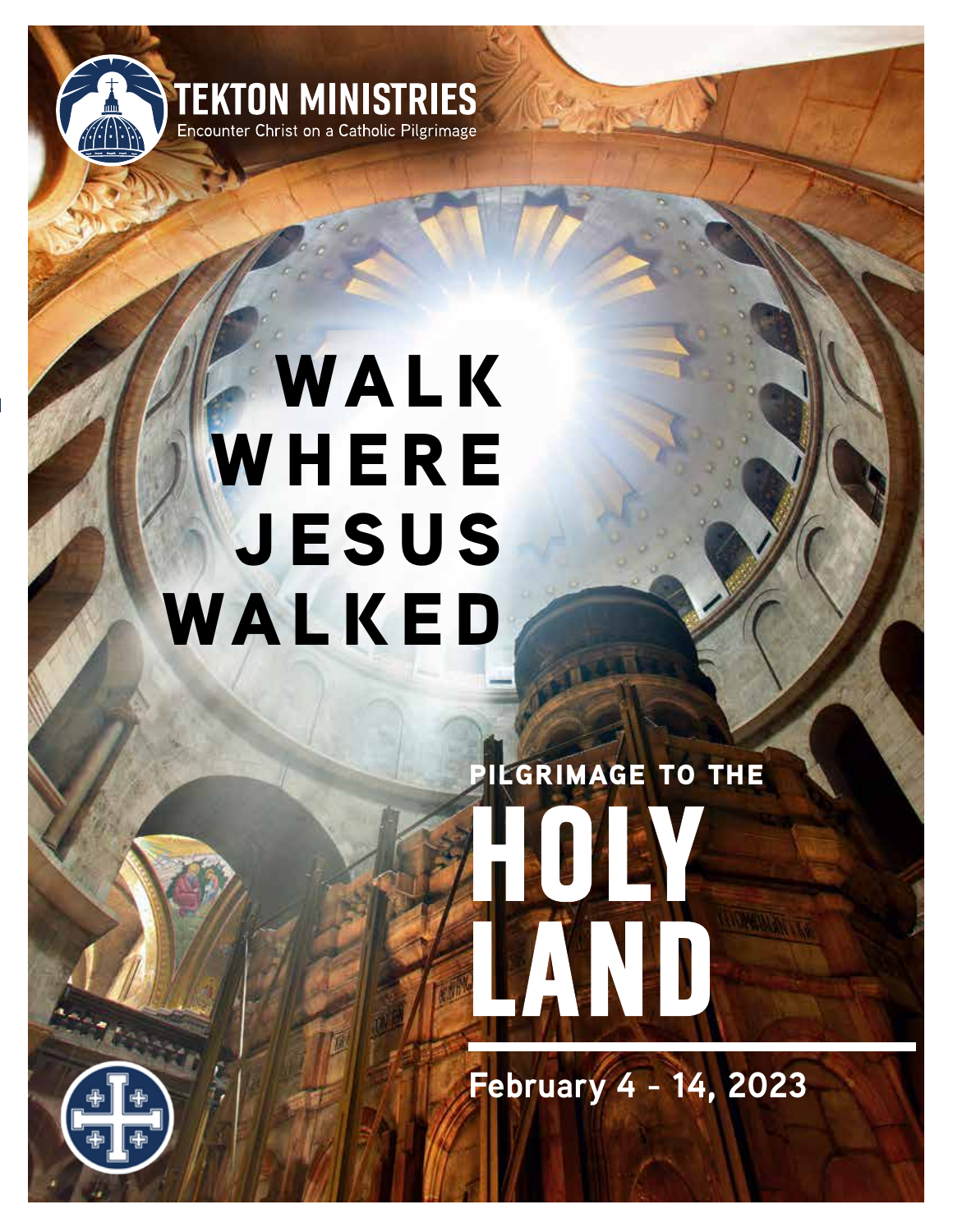### a truly catholic pilgrimage

**Tekton Ministries** *has been leading Catholic pilgrimages to the Holy Land for more than 20 years. Working closely with your priest and deacon to create thoughtfully planned itineraries, we help make the Catholic faith more tangible to your daily life by taking you where the seeds of Catholicism were first planted to be spread across the world. Although we visit more than 50 sites in this holy and historic region, Daily Mass and time for prayerful reflection are important parts of each day's experience.*

*We use only experienced Christian or Catholic guides, so you receive truthful explanations of scripture and the places we encounter. When the disciple Philip asked the Eunuch (who was reading Isaiah) if he understood what he was reading, the man responded, "How can I, unless someone guides me?" (Acts 8:35) Just as Philip guided the Eunuch with "the good news of Jesus," your Tekton pilgrimage will guide you into a deeper understanding of the Scriptures. Our prayers, service, and love of our Lord go with you.*

#### l **Day 1 - Saturday, February 4** *Depart USA*

Our pilgrimage begins today as we depart on our flight to Israel. Meals and drinks served aloft.

#### l **Day 2 - Sunday, February 5** *Arrive Tel Aviv / Netanya*

After arrival at Ben Gurion Airport in Tel Aviv, our immersion in ancient Israel where Christ walked begins. We will be met by our guide who will guide us through the Holy Land and make the scripture come alive as we follow in the footsteps of Jesus. Stay overnight in the Mediterranean city of Netanya. *(D)*

#### l **Day 3 - Monday, February 6**

#### *Netanya / Caesarea Maritime / Haifa / Mt. Carmel / Galilee*

Set out for a morning drive along the Mediterranean Coast to Caesarea, the capital of the Roman Procurators of Judea where St. Peter preached, and St. Paul was imprisoned for two years. We will visit the Roman Theater and the Crusader's Moat and see the stunning architecture and art of the Byzantine Churches. This afternoon we will enter the port city of Haifa to ascend Mt. Carmel, the sacred mountain where the Prophet Elijah contested 450 prophets of Baal proclaiming, "The Lord, He is God," and Elisha, his disciple, took refuge. We will visit Stella Maris, the church dedicated to the Blessed Virgin Mary as Star of the Sea, located near the cave in which Elijah lived. We then continue along our way to Galilee to renew our baptismal vows in the very river where Christ was baptized by John the Baptist (Mark 1:9), then check into our hotel in Galilee, our home base for the next three nights. *(B, D, Mass)*



#### l **Day 4 - Tuesday, February 7** *Galilee – Cana / Nazareth / Mt. Tabor*

We drive to Cana in Galilee to pray where Jesus performed his first miracle, at the request of his mother, Mary, turning the water into wine. The Catholic Church points to this miracle as establishing the Sacrament of Marriage. If you wish, you may renew your wedding vows here as a lasting remembrance of this holy site. Afterwards, travel a short distance to Nazareth, the childhood home of Jesus. Explore the Church of the Annunciation that holds the Cave of the Annunciation just behind the altar. This is the actual room where Gabriel appeared to Mary and "The Word was made flesh." (John 1:14.). See St. Joseph's Carpentry Shop, where the foster father of Jesus worked, and Mary's Well, where the Virgin Mary drew water with her Son for their daily living. We will take our last excursion of the day to the summit of Mt. Tabor, the site of the Transfiguration and the culminating point of Christ's public life. Christ revealed his divinity here to three of his apostles as he spoke with the prophets Moses and Elijah (Matthew 17). *(B, D, Mass)*



#### l **Day 5 - Wednesday, Februrary 8** *Galilee – Magdala / Tabgha / Capernaum*

This morning we visit Magdala, birthplace of Mary Magdalene, known as "the Apostle to the Apostles," where we will visit the chapel and surrounding ruins. Then enjoy a scenic morning boat ride across the Sea of Galilee, the setting of many moments in Christ's life. We will visit the Church of Peter's Primacy on the shores of Galilee. A rock at the center of the Church is believed to be the actual table where the Apostles ate breakfast with Christ after His Resurrection. It is where Peter's role as the Vicar of Christ was further established as Christ asked him to "Feed my sheep" (John 21:16). We continue to Capernaum - the center of Jesus's three-year public ministry where he called his first disciples, Peter, Andrew, James, John and Matthew. Here, Christ healed Peter's mother-in-law of a fever, brought a child back to life, cured a leper, healed the centurion's servant and cast out a demon from a young boy. We will visit the synagogue where Jesus taught and proceed to Tabgha, our last site of the day, where we ponder the site where Jesus multiplied the loaves and fish to feed more than 5,000 people. (Luke 9:13) *(B, D, Mass)*

#### l **Day 6 - Thursday, February 9**

*Mount of Beatitudes / Jordan River / Jericho / Jerusalem*

We begin this morning on the Mount of Beatitudes where Christ gave his famous Sermon on the Mount. We will have time for personal prayer and reflection here, along the shores of the Sea of Galilee. Afterwards, depart this region and travel south through the Jordan River Valley to Jericho, the oldest known city in the Western world. In 1250 B.C., Joshua and the Israelites encircled the city, trumpets blasting, and the walls came tumbling down (Joshua 6). Jesus passed through Jericho on his way to Jerusalem. From Jericho we view the Mount of Temptation, where Jesus fasted and prayed for 40 days to resist the devil. Continue through the Judean Wilderness along the road Jesus mentioned in his parable of the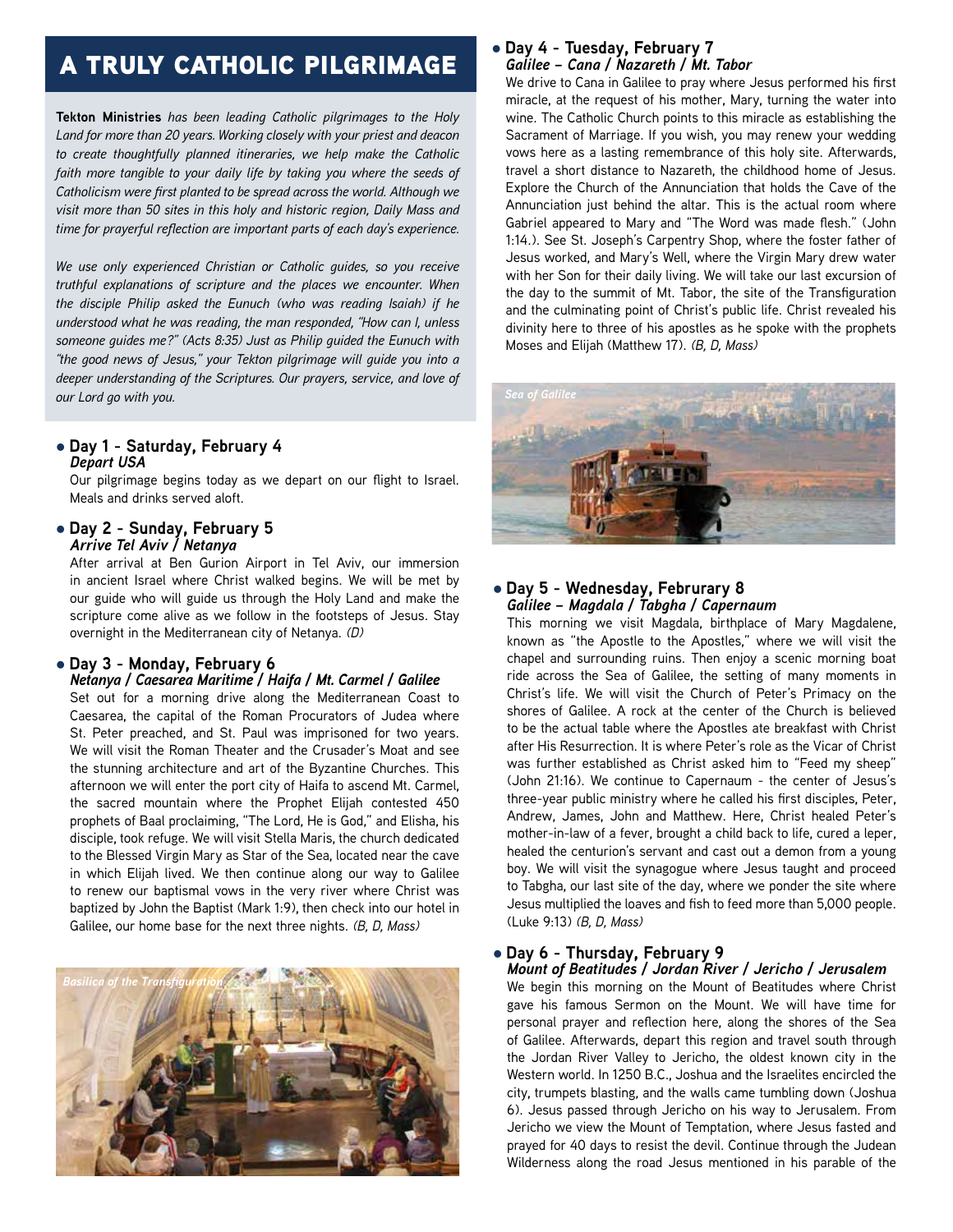Good Samaritan and finish our day in Jerusalem, our home for the next six nights. *(B, D, Mass)*

#### l **Day 7 - Friday, February 10** *Jerusalem – Mount of Olives / Gethsemane / Ein Karem*

We will take a morning drive to the top of the Mount of Olives for a panoramic view of Jerusalem and visit two churches located on the mount: the Church of the Pater Noster, built over the caves where Jesus taught His disciples how to pray the "Our Father," and Ascension Chapel, the site from which Jesus ascended into Heaven. Descend the mount on the path Christ walked on the "Palm Sunday Road" to Dominus Flevit, where He wept over Jerusalem and her future destruction. Then enter into the Garden of Gethsemane where Christ had His agony and was betrayed. Here we will pray in the Church of All Nations at the Rock of Agony, the very rock where Christ prayed and sweated blood before He was crucified. This afternoon we drive to Ein Karem. Visit the Church of Saint John the Baptist built at the site where Saint John was believed to have been born. Then marvel at the Visitation Church where Mary proclaimed her service to God in her Magnificat prayer and pray the Magnificat together in this holy site. *(B, D, Mass)*



#### l **Day 8 - Saturday, February 11** *Jerusalem – Via Dolorosa / Holy Sepulchre / Mt. Zion*

An exciting day awaits us as we explore Jerusalem further. We enter the Old City of Jerusalem through St. Stephen's Gate to visit the Church of St. Anne, where the Blessed Virgin Mary was born. Afterwards, see the Pool of Bethesda, where Jesus healed the paralytic man. Prayerfully walk the Via Dolorosa to the Church of the Holy Sepulchre and climb the steps up Mt. Calvary to pray at the site of the Crucifixion. Venerate the site where Jesus' body was anointed, the tomb where He was buried and rose from the dead and the Chapel of St. Helena where she found the true cross. This afternoon, we head to Mt. Zion, where Christ celebrated the Last Supper with His Apostles in the Upper Room and instituted the Sacrament of the Eucharist. Together we journey to Dormition Abbey, the traditional site where Mary was assumed into heaven. Our final stop is at one of the most striking churches in Jerusalem –St. Peter in Gallicantu. A golden rooster sits atop, recalling the place where Peter denied Jesus three times (Matthew 26). This was the site of the palace of the high priest Caiaphas, where Jesus was brought to jail after His arrest and kept in the dungeon that sits underneath the Church. *(B, D, Mass)*



#### l **Day 9 - Sunday, February 12** *Jerusalem – Shepherd's Field / Bethlehem*

Journey to one of the most joyous sites connected to the Holy Night Christ was born - the Shepherd's Fields outside of Bethlehem, marking the spot where the shepherds heard the chorus of angels proclaiming Jesus' birth. In the city of Bethlehem, meaning "House of Bread," we visit the Nativity Church that sits above the traditional Grotto of Jesus' Birth. Ponder the Manger, Grotto of St. Jerome and the Church of St. Catherine, the parish church for Bethlehem's Catholics. After some free time for personal prayer and shopping in Bethlehem, we return to Jerusalem. *(B, D, Mass)*

#### l **Day 10 - Monday, February 13**

*Jerusalem / Bethany / Qumran / Dead Sea / Tel Aviv* We start the morning in the Old City once more and visit the Wailing Wall, a solemn site for the Jewish people where prayers are inserted between the stones of the last remaining section of the Temple of Jerusalem which was destroyed by the Romans in 70 A.D. Afterwards, we will visit Bethany to see the House of Mary, Martha, and Lazarus and the Tomb of Lazarus where Christ raised him from the dead. View the site where Jesus revealed to Martha that He is "the resurrection and the life" (John 11). Continue through the Judean Wilderness to Qumran to see the caves where the Dead Sea Scrolls were discovered. We then drive to the Dead Sea to float and swim in its salty, mineral laden waters before returning to Jerusalem. This evening, celebrate a farewell dinner together in Jerusalem. After dinner transfer to the airport in Tel Aviv to catch our late evening return flight home. *(B, D, Mass)*

#### l **Day 11 - Tuesday, February 14** *Tel Aviv / USA*

Today we arrive back home following our overnight flight from Tel Aviv.

#### *B=Breakfast D=Dinner*

government-imposed social distancing restrictions which are currently in place due to the<br>COVID-19 pandemic. We cannot be held responsible for any increase in these quoted rates in the **lebanon** *These rates are based upon an assumption that the situation in Israel will be free of the*  **philippi** *COVID-19 pandemic. We cannot be held responsible for any increase in these quoted rates in the event that government regulations are not relaxed or further restrictions are put in place due to the COVID-19 pandemic that may result in increased operational costs.*